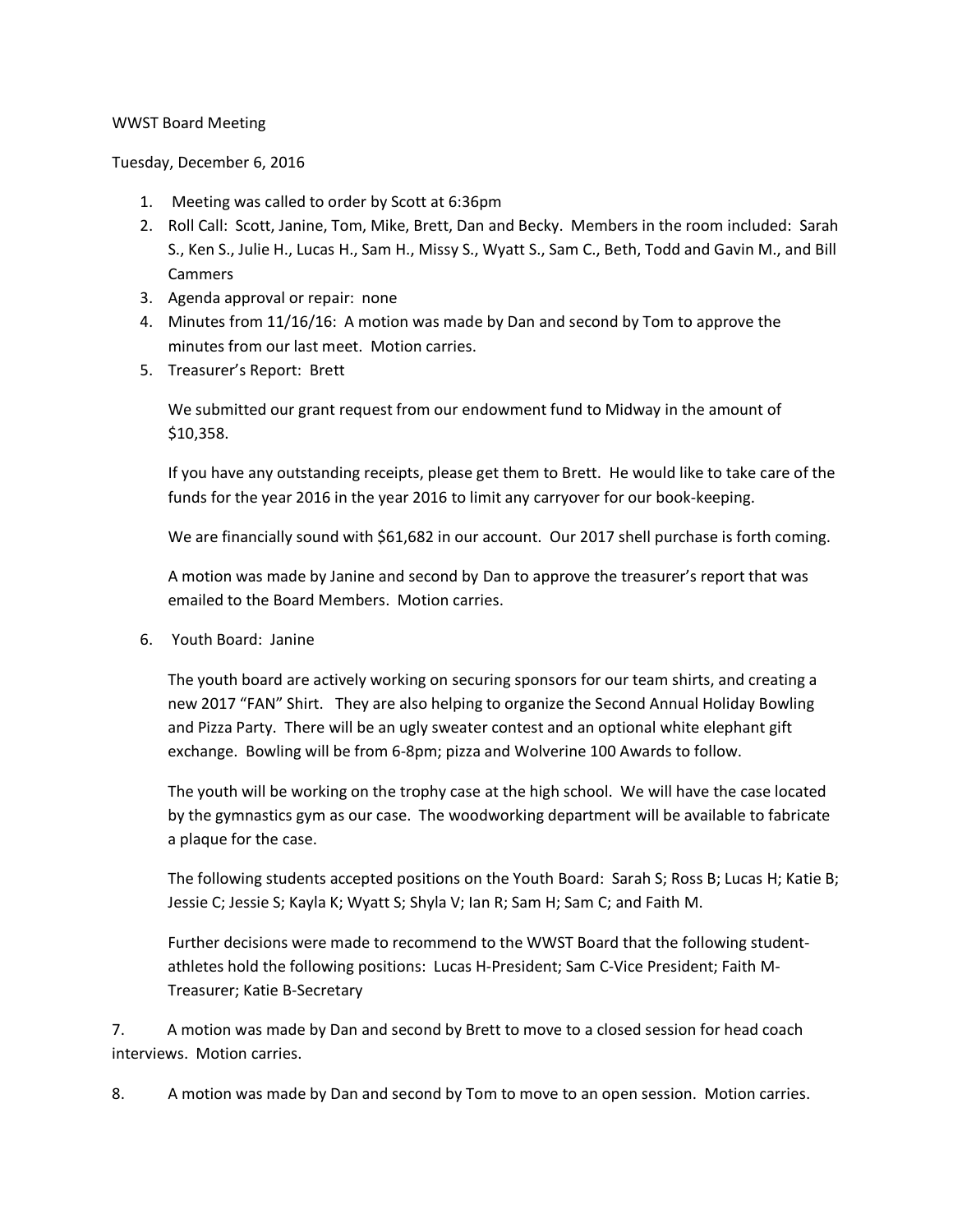## 9. Nominations

A nomination was made by Brett to have Mike Ciezki become the 2017 WWST Head Coach, and second by Janine. Motion carries.

A nomination was made by Tom to accept the Youth Board's recommendation for Sarah Schwacher to be the student representative and a non-voting member of the WWST Board for 2017 with the primary purpose of communication liaison between the student-athletes and the Board; with a second by Dan. Motion carries.

10. Informational meeting on December  $13<sup>th</sup>$  at 7:00pm; River City Lanes

Becky to draft a reminder email and have it sent to the families.

Becky to have volunteer sign-up sheets available for people to sign-up one, and who will be contacted later and asked to help with activities during 2017: banquet committee, score/pull during practice, hand out shells, secure raffle items/donation etc.

Mike will be the lead during this informational meeting. He will be putting a power point together.

## 11. Coaches Meeting

Mike has reached out to all coaches from last year, and has received confirmation that they will return to coach in 2017. He will be reaching out to the two new coaches that Don spoke to most recently as well.

Mike is looking to get the coaches together this week, before the meeting. Possible dates are December  $9<sup>th</sup>$  or December  $10<sup>th</sup>$ . He understands this is short notice, but necessary.

12. January 12, 2017 is the WWST Registration at the high school. We will start at 7:00pm in the commons, and then go to the computer labs for the on-line portion.

## 13. Other business

This will serve as official written notice to a recommended change to our By-laws by Brett as follows: In lines 144-146, we say we break a tie vote by coin flip or other unbiased method. In lines 184-185, we say the President gets to break a tie. I'm going to recommend we remove the language in lines 184-185. We have our election process described in lines 134-146 for all officers already, including coaches. The Board will be voting on this after a 14 day period.

Our conference dates have been decided with locations to be determined. Becky will get that information and update the electronic calendar.

The BCC would like our club usage dates for 2017 to assist them with scheduling. This includes practice, shoots, meetings and other events. Mike is going to contact and work with Steve L. and provide this information.